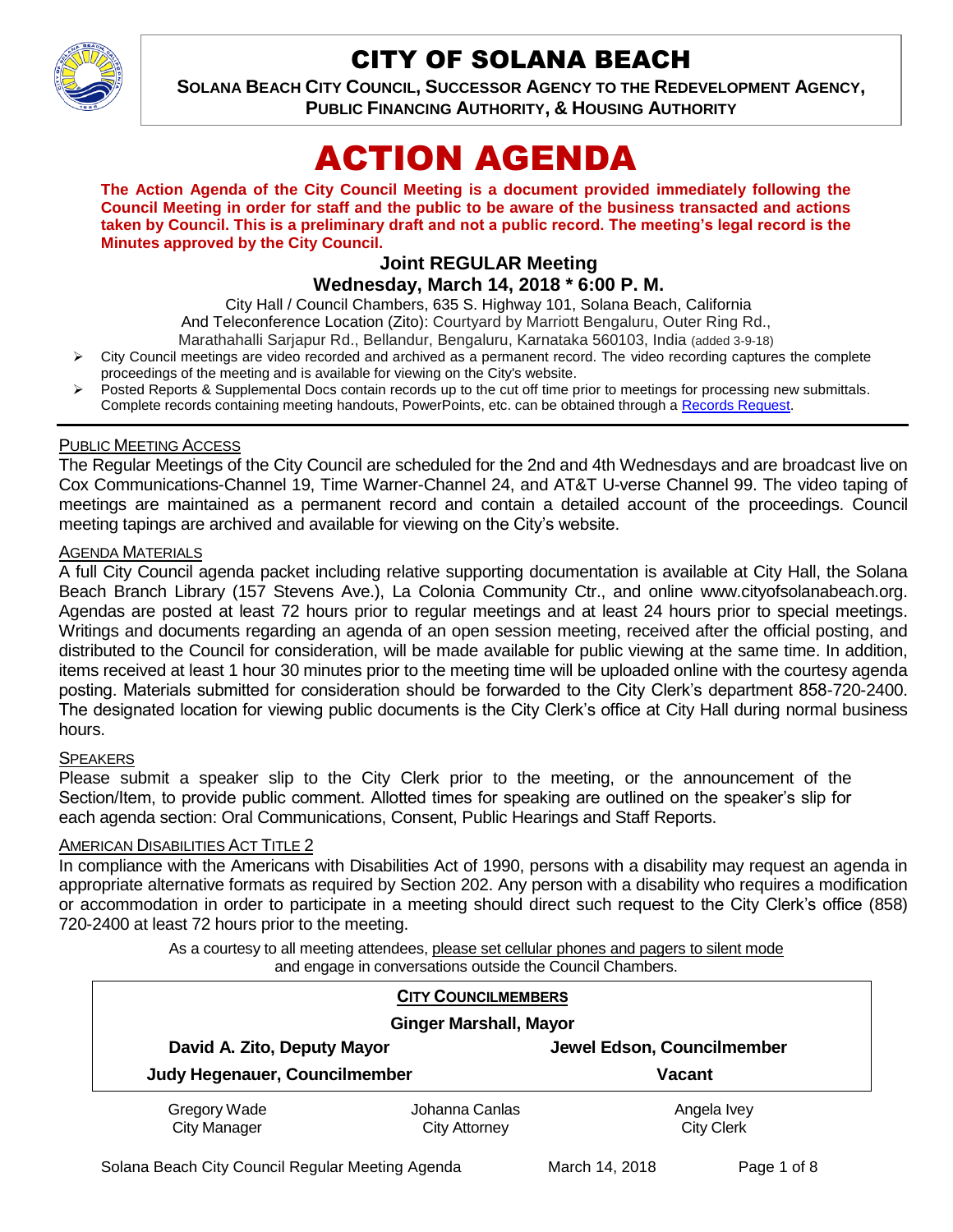#### SPEAKERS:

Please submit your speaker slip to the City Clerk prior to the meeting or the announcement of the Item. Allotted times for speaking are outlined on the speaker's slip for Oral Communications, Consent, Public Hearings and Staff Reports.

#### READING OF ORDINANCES AND RESOLUTIONS:

Pursuant to Solana Beach Municipal Code Section 2.04.460, at the time of introduction or adoption of an ordinance or adoption of a resolution, the same shall not be read in full unless after the reading of the title, further reading is requested by a member of the Council. If any Councilmember so requests, the ordinance or resolution shall be read in full. In the absence of such a request, this section shall constitute a waiver by the council of such reading.

## **CALL TO ORDER AND ROLL CALL:**

**CLOSED SESSION REPORT:** (when applicable)

## **FLAG SALUTE:**

#### **APPROVAL OF AGENDA: COUNCIL ACTION: Approved 4/0**

#### **ORAL COMMUNICATIONS:**

This portion of the agenda provides an opportunity for members of the public to address the City Council on items relating to City business and not appearing on today's agenda by submitting a speaker slip (located on the back table) to the City Clerk. Comments relating to items on this evening's agenda are taken at the time the items are heard. Pursuant to the Brown Act, no action shall be taken by the City Council on public comment items. Council may refer items to the City Manager for placement on a future agenda. The maximum time allotted for each presentation is THREE MINUTES (SBMC 2.04.190). Please be aware of the timer light on the Council Dais.

## **COUNCIL COMMUNITY ANNOUNCEMENTS / COMMENTARY:**

*An opportunity for City Council to make brief announcements or report on their activities. These items are not agendized for official City business with no action or substantive discussion.* 

## **A. CONSENT CALENDAR:** (Action Items) (A.1. - A.4.)

Items listed on the Consent Calendar are to be acted in a single action of the City Council unless pulled for discussion. Any member of the public may address the City Council on an item of concern by submitting to the City Clerk a speaker slip (located on the back table) before the Consent Calendar is addressed. Those items removed from the Consent Calendar by a member of the Council will be trailed to the end of the agenda, while Consent Calendar items removed by the public will be discussed immediately after approval of the Consent Calendar.

## **A.1. Register Of Demands.** (File 0300-30)

Recommendation: That the City Council

1. Ratify the list of demands for February 10-23, 2018.

[Item A.1. Report \(click here\)](https://solanabeach.govoffice3.com/vertical/Sites/%7B840804C2-F869-4904-9AE3-720581350CE7%7D/uploads/Item_A.1._Report_(click_here)_-_3-14-18.PDF)

*Posted Reports & Supplemental Docs contain records up to the cut off time, prior to the start of the meeting, for processing new submittals. The final official record containing handouts, PowerPoints, etc. can be obtained through a Records Request to the City Clerk's Office.* **COUNCIL ACTION: Approved 4/0**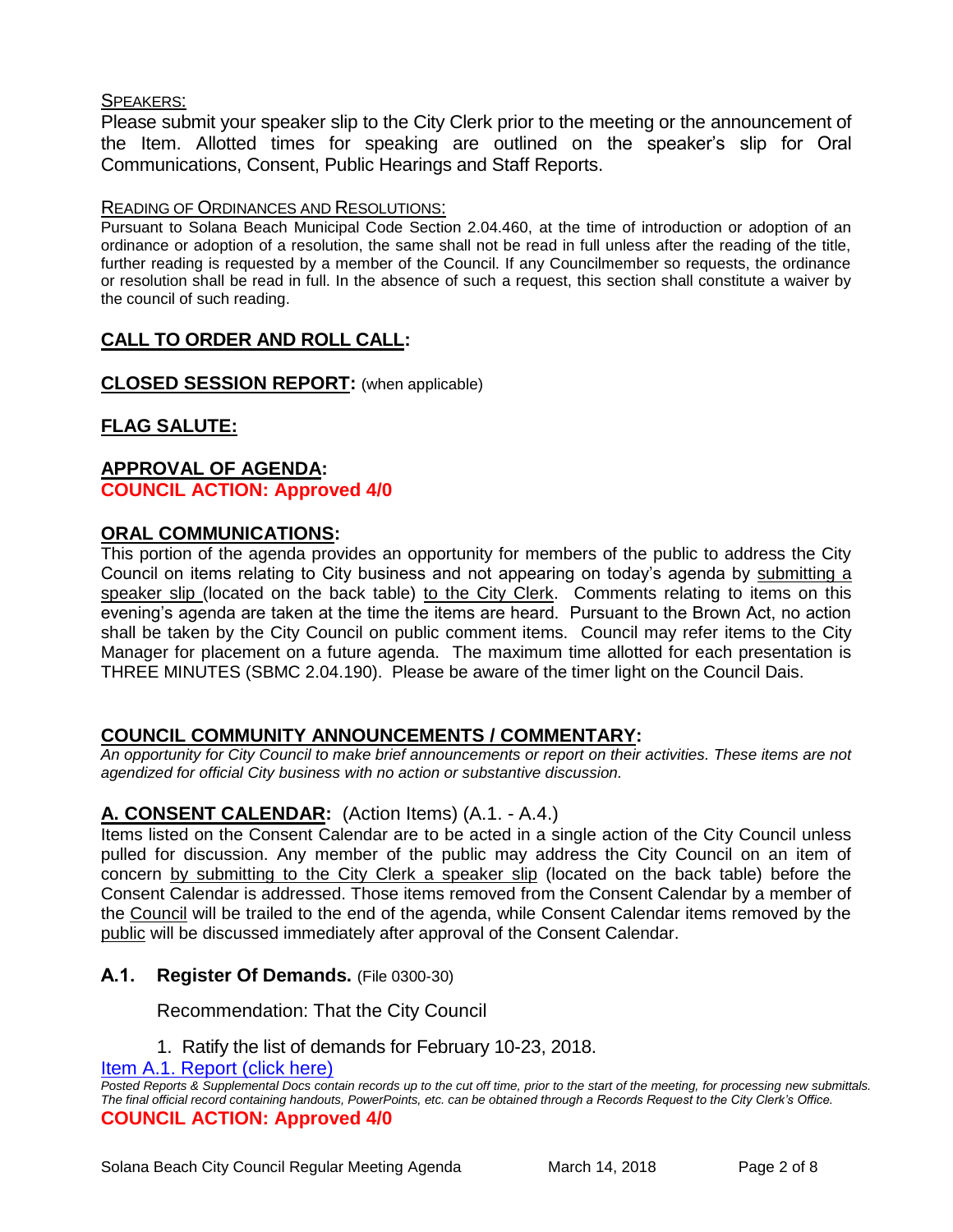## **A.2. General Fund Adopted Budget for Fiscal Year 2017-2018 Changes.** (File 0330-30)

Recommendation: That the City Council

1. Receive the report listing changes made to the Fiscal Year 2017-2018 General Fund Adopted Budget.

#### [Item A.2. Report \(click here\)](https://solanabeach.govoffice3.com/vertical/Sites/%7B840804C2-F869-4904-9AE3-720581350CE7%7D/uploads/Item_A.2._Report_(click_here)_-_3-14-18.PDF)

*Posted Reports & Supplemental Docs contain records up to the cut off time, prior to the start of the meeting, for processing new submittals. The final official record containing handouts, PowerPoints, etc. can be obtained through a Records Request to the City Clerk's Office.* **COUNCIL ACTION: Approved 4/0**

#### **A.3. Stormwater Program Management Services.** (File 0850-40)

Staff recommends the City Council:

1. Adopt **Resolution 2018-023** authorizing the City Manager to amend the Professional Services Agreement with Mikhail Ogawa Engineering for Stormwater Program Management Services to increase the total cost of the agreement by \$22,000 for an amount not exceed \$107,000.

[Item A.3. Report \(click here\)](https://solanabeach.govoffice3.com/vertical/Sites/%7B840804C2-F869-4904-9AE3-720581350CE7%7D/uploads/Item_A.3._Report_(click_here)_-_3-14-18.PDF)

*Posted Reports & Supplemental Docs contain records up to the cut off time, prior to the start of the meeting, for processing new submittals. The final official record containing handouts, PowerPoints, etc. can be obtained through a Records Request to the City Clerk's Office.* **COUNCIL ACTION: Approved 4/0**

#### **A.4. Replacement Vehicle for the Marine Safety Department.** (File 0370-26)

Recommendation: That the City Council

#### 1. Approve **Resolution 2018-012**:

- a. Authorizing the purchase of a replacement vehicle for the Marine Safety Department.
- b. Authorizing appropriations of \$7,650 from the Asset Replacement Reserve Fund to the Asset Replacement-Marine Safety Vehicle Expenditure account.
- c. Authorizing the City Treasurer to amend the FY 2017/2018 Adopted Budget accordingly.

#### Item A.4. [Report \(click here\)](https://solanabeach.govoffice3.com/vertical/Sites/%7B840804C2-F869-4904-9AE3-720581350CE7%7D/uploads/Item_A.4._Report_(click_here)_-_3-14-18.PDF)

*Posted Reports & Supplemental Docs contain records up to the cut off time, prior to the start of the meeting, for processing new submittals. The final official record containing handouts, PowerPoints, etc. can be obtained through a Records Request to the City Clerk's Office.* **COUNCIL ACTION: Approved 4/0**

## **B. PUBLIC HEARINGS:** (B.1. – B.4.)

This portion of the agenda provides citizens an opportunity to express their views on a specific issue as required by law after proper noticing by submitting a speaker slip (located on the back table) to the City Clerk. After considering all of the evidence, including written materials and oral testimony, the City Council must make a decision supported by findings and the findings must be supported by substantial evidence in the record. An applicant or designees for a private development/business project, for which the public hearing is being held, is allotted a total of fifteen minutes to speak, as per SBMC 2.04.210. A portion of the fifteen minutes may be saved to respond to those who speak in opposition. All other speakers have three minutes each. Please be aware of the timer light on the Council Dais.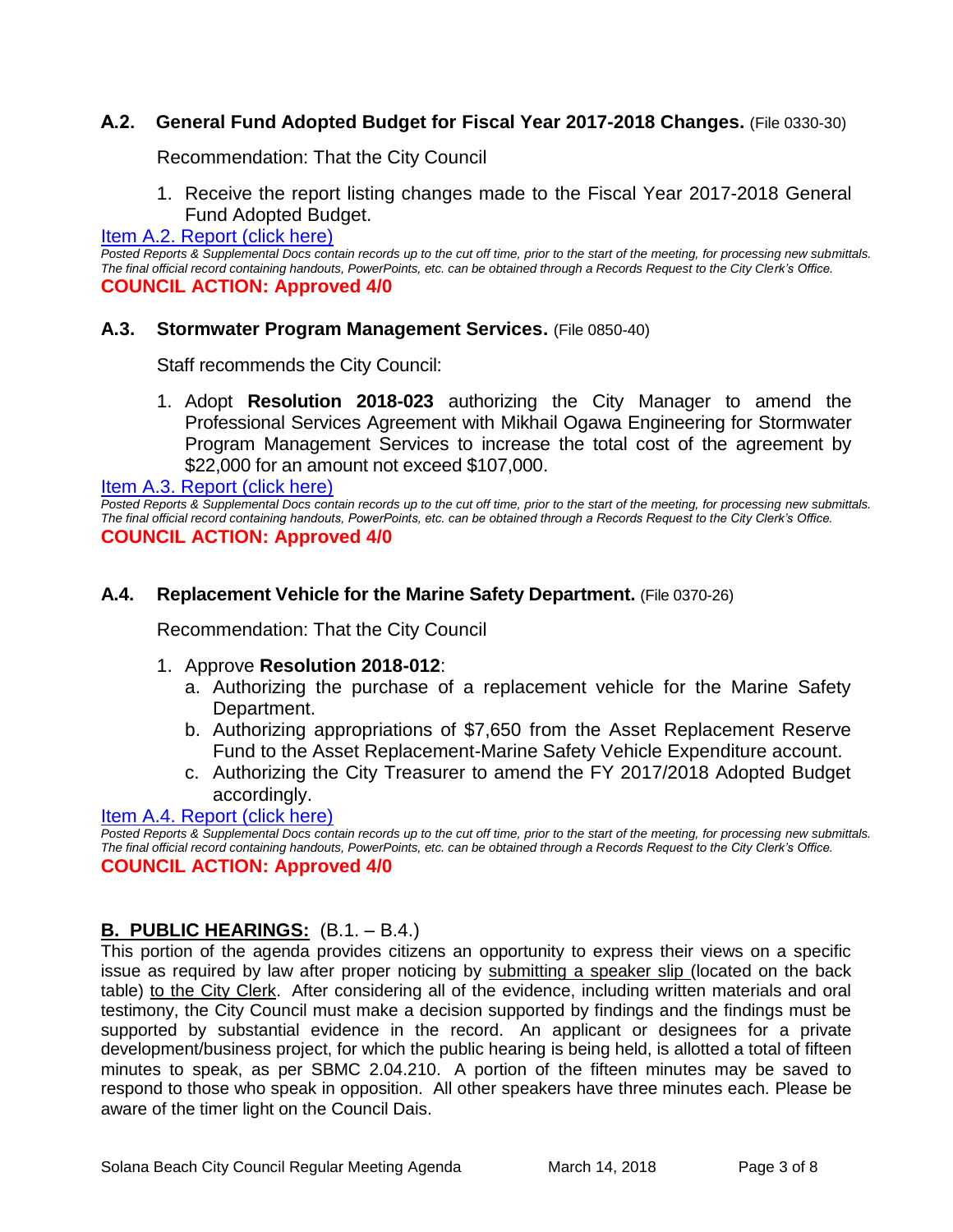## **B.1. Public Hearing: Establishing Solana Energy Alliance.** (File 1010-40)

Recommendation: That the City Council

- 1. Conduct the Public Hearing: Open the Public Hearing, Report Council Disclosures, Receive Public Testimony, and Close the Public Hearing.
- 2. Adopt **Resolution 2018-027** establishing the rate schedule for Solana Energy Alliance
- 3. Adopt **Resolution 2018-028**:
	- o Approving the Energy Risk Management Policy
	- o Approving the Privacy and Confidentiality policies
- 4. Adopt **Resolution 2018-029** authorizing the City Manager to execute the amendment to Task Order 2 Section 2.1 of Agreement with The Energy Authority
- 5. Approve Selection of River City Bank as banking institution and authorize the City Manager to execute all documents
- 6. Adopt **Resolution 2018-032** authorizing the City Manager to execute the amendment to the Master Professional Services Agreement with Calpine Energy **Solutions**

#### [Item B.1. Report \(click here\)](https://solanabeach.govoffice3.com/vertical/Sites/%7B840804C2-F869-4904-9AE3-720581350CE7%7D/uploads/Item_B.1._Report_(click_here)_-_3-14-18.PDF)

#### [B.1. Updated Report #1](https://solanabeach.govoffice3.com/vertical/Sites/%7B840804C2-F869-4904-9AE3-720581350CE7%7D/uploads/B.1._Updated_Report_1_-_03-14-18.pdf)

*Posted Reports & Supplemental Docs contain records up to the cut off time, prior to the start of the meeting, for processing new submittals. The final official record containing handouts, PowerPoints, etc. can be obtained through a Records Request to the City Clerk's Office.* **COUNCIL ACTION: Approved 3/1 (Noes: Marshall)**

#### **B.2. Public Hearing: 520 Pacific Avenue, Applicant: Beck, Case 17-17-38.** (File 0600- 40)

The proposed project meets the requirements under the SBMC, is consistent with the General Plan, and may be found, as conditioned, to meet the discretionary findings required as discussed in this report to approve a Development Review Permit (DRP) and administratively issue a Structure Development Permit (SDP). Therefore, Staff recommends that the City Council:

- 1. Conduct the Public Hearing: Open the Public Hearing, Report Council Disclosures, Receive Public Testimony, and Close the Public Hearing.
- 2. Find the project exempt from the California Environmental Quality Act pursuant to Section 15301 of the State CEQA Guidelines; and
- 3. If the City Council makes the requisite findings and approves the project, adopt **Resolution 2018-035** conditionally approving a DRP and an administrative SDP to remodel an existing single-family home with attached garage at 520 Pacific

[Item B.2. Report \(click here\)](https://solanabeach.govoffice3.com/vertical/Sites/%7B840804C2-F869-4904-9AE3-720581350CE7%7D/uploads/Item_B.2._Report_(click_here)_-_3-14-18.PDF)

*Posted Reports & Supplemental Docs contain records up to the cut off time, prior to the start of the meeting, for processing new submittals. The final official record containing handouts, PowerPoints, etc. can be obtained through a Records Request to the City Clerk's Office.* **COUNCIL ACTION: Approved 4/0** with modification to fire condition.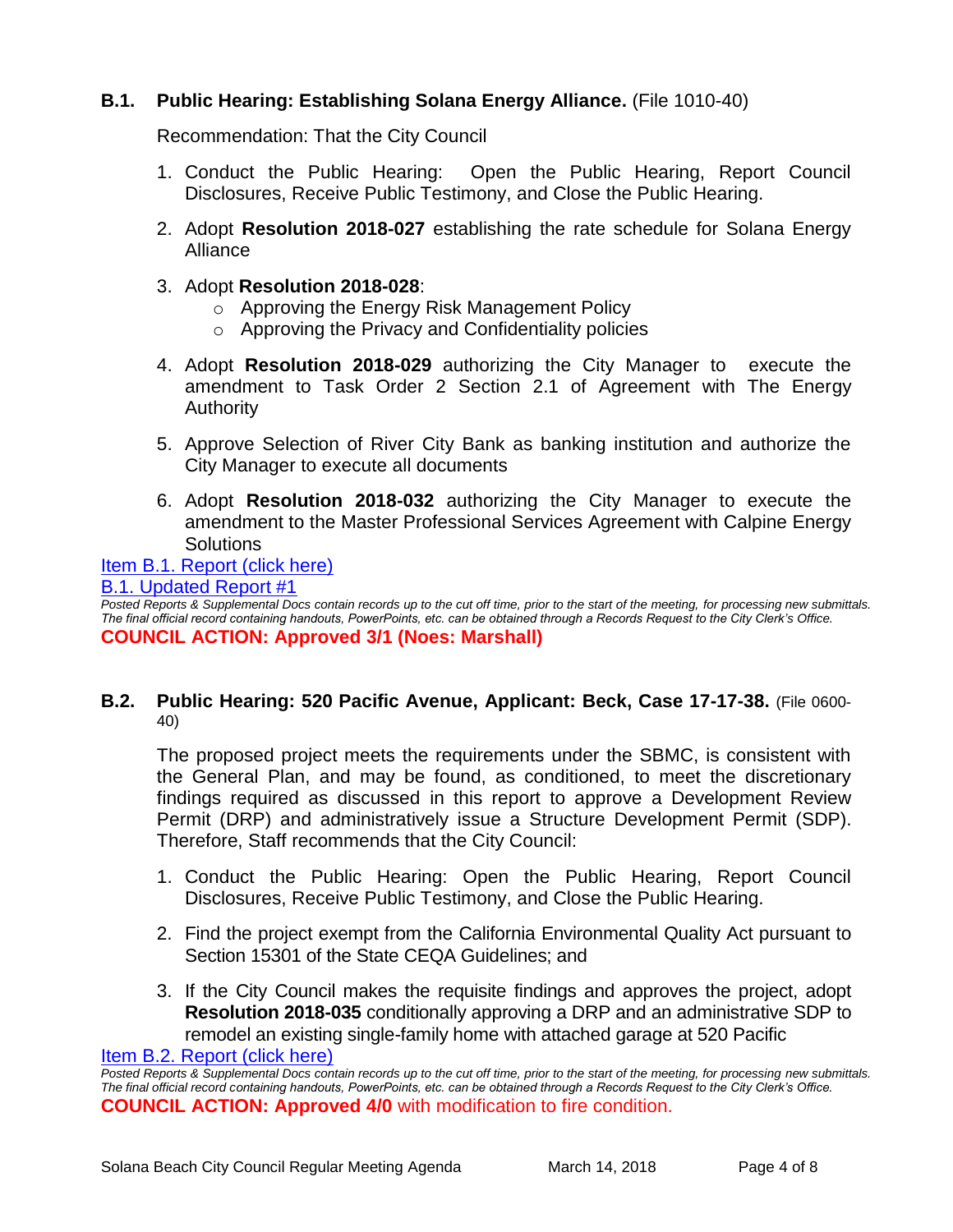#### **B.3. Public Hearing: 609 Glencrest Place, Applicants: Venable, Case 17-17-28.** (File 0600-40)

The proposed project meets the minimum objective requirements under the SBMC, is consistent with the General Plan and may be found, as conditioned, to meet the discretionary findings required as discussed in this report to approve a Development Review Permit (DRP). Therefore, Staff recommends that the City Council:

- 1. Conduct the Public Hearing: Open the Public Hearing, Report Council Disclosures, Receive Public Testimony, Close the Public Hearing;
- 2. Find the project exempt from the California Environmental Quality Act pursuant to Section 15303 of the State CEQA Guidelines; and
- 3. If the City Council makes the requisite findings and approves the project, adopt **Resolution 2018-020** conditionally approving a DRP to construct a 1,351 square foot first floor addition and perform associated site improvements to an existing, one-story, single-family residence with an attached two-car garage at 609 Glencrest Place.

#### [Item B.3. Report \(click here\)](https://solanabeach.govoffice3.com/vertical/Sites/%7B840804C2-F869-4904-9AE3-720581350CE7%7D/uploads/Item_B.3._Report_(click_here)_-_3-14-18.PDF)

*Posted Reports & Supplemental Docs contain records up to the cut off time, prior to the start of the meeting, for processing new submittals. The final official record containing handouts, PowerPoints, etc. can be obtained through a Records Request to the City Clerk's Office.* **COUNCIL ACTION: Approved 4/0**

## **B.4. Public Hearing: 439 S. Cedros Avenue, Applicant: 439 Cedros LLC, Case 17- 17-29.** (File 0600-40)

The proposed project meets the minimum zoning requirements under the SBMC, may be found to be consistent with the General Plan and may be found, as conditioned, to meet the discretionary findings required as discussed in this report to approve a Development Review Permit (DRP). Therefore, Staff recommends that the City Council:

- 1. Conduct the Public Hearing: Open the Public Hearing, Report Council Disclosures, Receive Public Testimony, and Close the Public Hearing.
- 2. Find the project exempt from the California Environmental Quality Act pursuant to Section 15303 of the State CEQA Guidelines; and
- 3. If the City Council makes the requisite findings and approves the project, adopt **Resolution 2018-014** conditionally approving a DRP to convert 1,291 square feet of an existing commercial building to a café, construct a new 540 square foot outdoor seating area and a new parking lot to provide 16 new parking spaces at 439 S. Cedros Avenue.

[Item B.4. Report \(click here\)](https://solanabeach.govoffice3.com/vertical/Sites/%7B840804C2-F869-4904-9AE3-720581350CE7%7D/uploads/Item_B.4._Report_(click_here)_-_3-14-18_.PDF)

[B.4. Supplemental Documents \(03-14-18 updated 1030am\)](https://solanabeach.govoffice3.com/vertical/Sites/%7B840804C2-F869-4904-9AE3-720581350CE7%7D/uploads/B.4.a._McGarry_-_03-14-18_(1030am)_-_R.PDF)

*Posted Reports & Supplemental Docs contain records up to the cut off time, prior to the start of the meeting, for processing new submittals. The final official record containing handouts, PowerPoints, etc. can be obtained through a Records Request to the City Clerk's Office.* **COUNCIL ACTION: Approved 4/0** to approve with option B and modify the condition that a CUP to be required for live entertainment.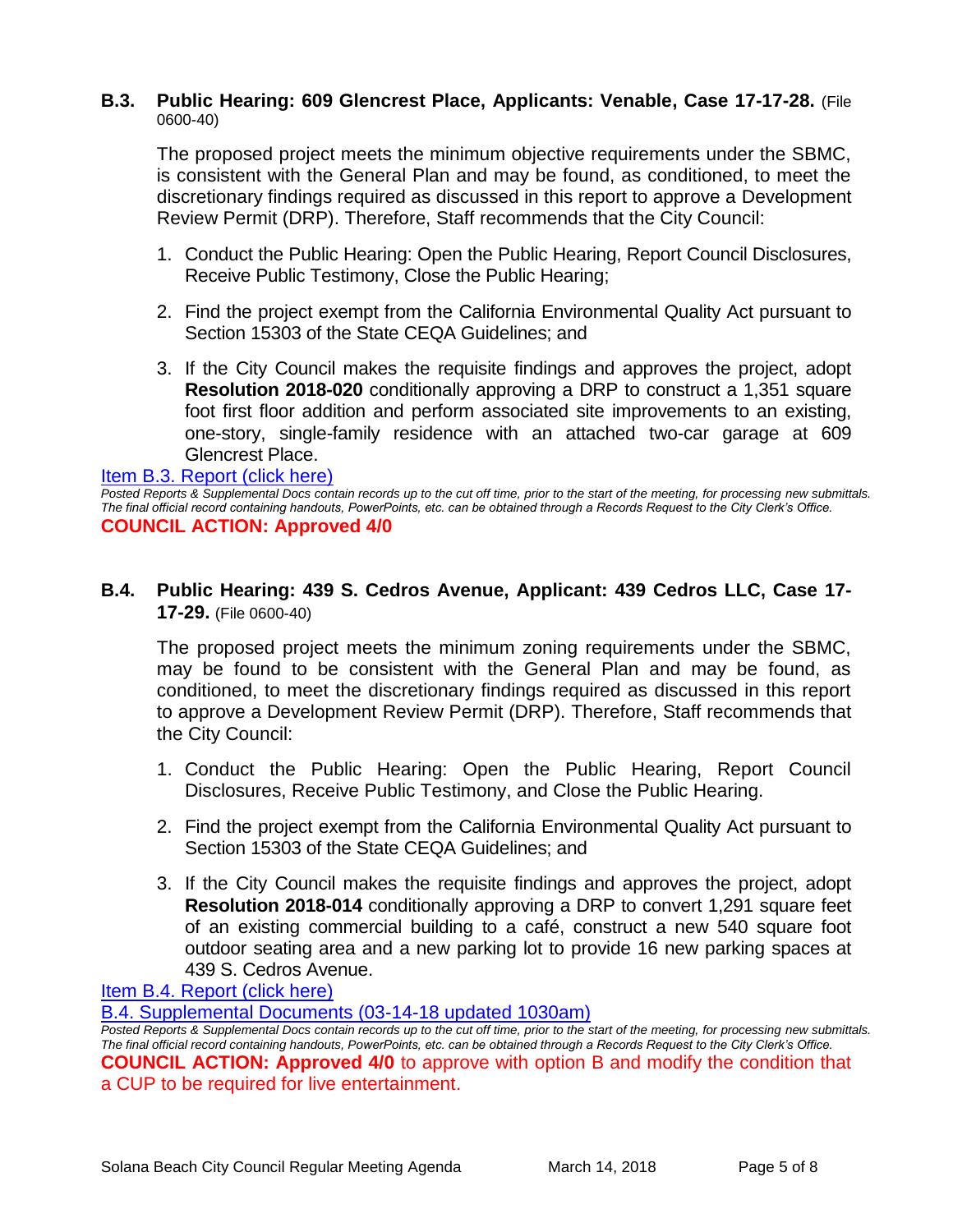## **C. STAFF REPORTS**: (C.1. - C.2.)

*Submit speaker slips to the City Clerk.*

## **C.1. Pilot North County Coastal Regional Bikeshare Program.** (File 0840-40)

Recommendation: That the City Council

#### 1. Adopt **Resolution 2018-030**:

- 2. Authorizing the City Manager to enter into a MOU with the cities of Del Mar, Encinitas, Carlsbad, and Oceanside, as well as Camp Pendleton, the San Diego Association of Governments (SANDAG), and North County Transit District (NCTD) to develop and implement a one-year pilot regional bikeshare program.
- 3. Authorize the City to participate in a Request for Information (RFI) to seek information from vendors with the resources to pilot a bikeshare program.

[Item C.1. Report \(click here\)](https://solanabeach.govoffice3.com/vertical/Sites/%7B840804C2-F869-4904-9AE3-720581350CE7%7D/uploads/Item_C.1._Report_(click_here)_-_3-14-18.PDF)

*Posted Reports & Supplemental Docs contain records up to the cut off time, prior to the start of the meeting, for processing new submittals. The final official record containing handouts, PowerPoints, etc. can be obtained through a Records Request to the City Clerk's Office.* **COUNCIL ACTION: Approved 4/0**

#### **C.2. Request for Proposals for an Affordable Housing Development Opportunity at 635 S. Highway 101, Solana Beach.** (File 0490-20)

Recommendation: That the City Council

1. Adopt **Resolution 2018-031** authorizing the City Manager to issue a Request for Proposals for an affordable housing development on City-owned property located at 635 S. Highway 101, Solana Beach (City Hall).

[Item C.2. Report \(click here\)](https://solanabeach.govoffice3.com/vertical/Sites/%7B840804C2-F869-4904-9AE3-720581350CE7%7D/uploads/Item_C.2._Report_(click_here)_-_3-14-18.PDF)

*Posted Reports & Supplemental Docs contain records up to the cut off time, prior to the start of the meeting, for processing new submittals. The final official record containing handouts, PowerPoints, etc. can be obtained through a Records Request to the City Clerk's Office.* **COUNCIL ACTION: Approved 3/1 (Noes: Marshall)**

#### **WORK PLAN COMMENTS:**

*Adopted June 14, 2017*

## **COMPENSATION & REIMBURSEMENT DISCLOSURE:**

GC: Article 2.3. Compensation: 53232.3. (a) Reimbursable expenses shall include, but not be limited to, meals, lodging, and travel. 53232.3 (d) Members of a legislative body shall provide brief reports on meetings attended at the expense of the local agency at the next regular meeting of the legislative body.

## **COUNCIL COMMITTEE REPORTS:**

## **Regional Committees: (outside agencies, appointed by this Council)**

- a. City Selection Committee (meets twice a year) Nichols (Edson, alternate).
- b. County Service Area 17 Marshall (Nichols, alternate).
- c. Escondido Creek Watershed Authority Marshall/Staff (no alternate).
- d. League of Ca. Cities' San Diego County Executive Committee Nichols (Edson, alternate) and any subcommittees.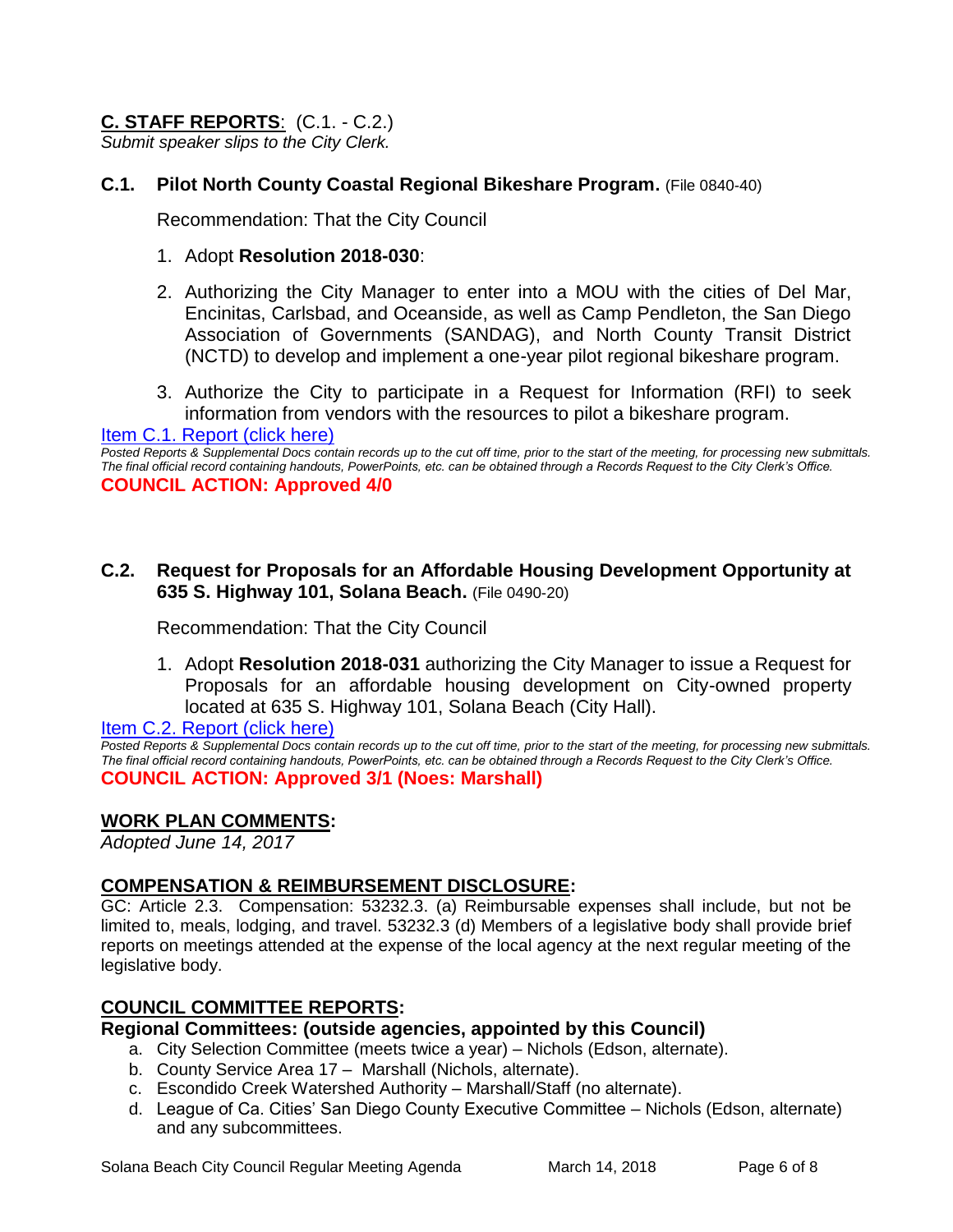- e. League of Ca. Cities' Local Legislative Committee Nichols (Edson, alternate)
- f. League of Ca. Cities' Coastal Cities Issues Group (CCIG) Nichols (Edson, alternate)
- g. North County Dispatch JPA Marshall (Edson, alternate).
- h. North County Transit District Edson (Nichols, alternate)
- i. Regional Solid Waste Association (RSWA) Nichols (Hegenauer, alternate).
- j. SANDAG Zito (Primary), Edson (1<sup>st</sup> alternate), Nichols (2<sup>nd</sup> alternate) and any subcommittees.
- k. SANDAG Shoreline Preservation Committee Zito (Hegenauer, alternate).
- l. San Dieguito River Valley JPA Hegenauer (Nichols, alternate).
- m. San Elijo JPA Marshall, Zito (City Manager, alternate).
- n. 22<sup>nd</sup> Agricultural District Association Community Relations Committee Marshall, Edson.

#### **Standing Committees: (All Primary Members)** *(Permanent Committees)*

- a. Business Liaison Committee Zito, Edson.
- b. Solana Beach-Del Mar Relations Committee Nichols, Zito
- c. Highway 101 / Cedros Ave. Development Committee Edson, Nichols.
- d. Fire Dept. Management Governance & Organizational Evaluation Edson, Hegenauer
- e. I-5 Construction Committee Zito, Edson.
- f. Parks and Recreation Committee Nichols, Zito
- g. Public Arts Committee Marshall, Hegenauer.
- h. School Relations Committee Nichols, Hegenauer.

## **ADJOURN:**

## *Next Regularly Scheduled Meeting is March 28, 2018*

*Always refer the City's website Event Calendar for updated schedule or contact City Hall. www.cityofsolanabeach.org 858-720-2425*

#### **AFFIDAVIT OF POSTING**

*STATE OF CALIFORNIA COUNTY OF SAN DIEGO CITY OF SOLANA BEACH*



I, Angela Ivey, City Clerk of the City of Solana Beach, do hereby certify that this Agenda for the March 14, 2018 Council Meeting was called by City Council, Successor Agency to the Redevelopment Agency, Public Financing Authority, and the Housing Authority of the City of Solana Beach, California, was provided and posted on March 7, 2018 at 7:00 p.m. on the City Bulletin Board at the entrance to the City Council Chambers. Said meeting is held at 6:00 p.m., March 14, 2018, in the Council Chambers, at City Hall, 635 S. Highway 101, Solana Beach, California.

> Angela Ivey, City Clerk City of Solana Beach, CA